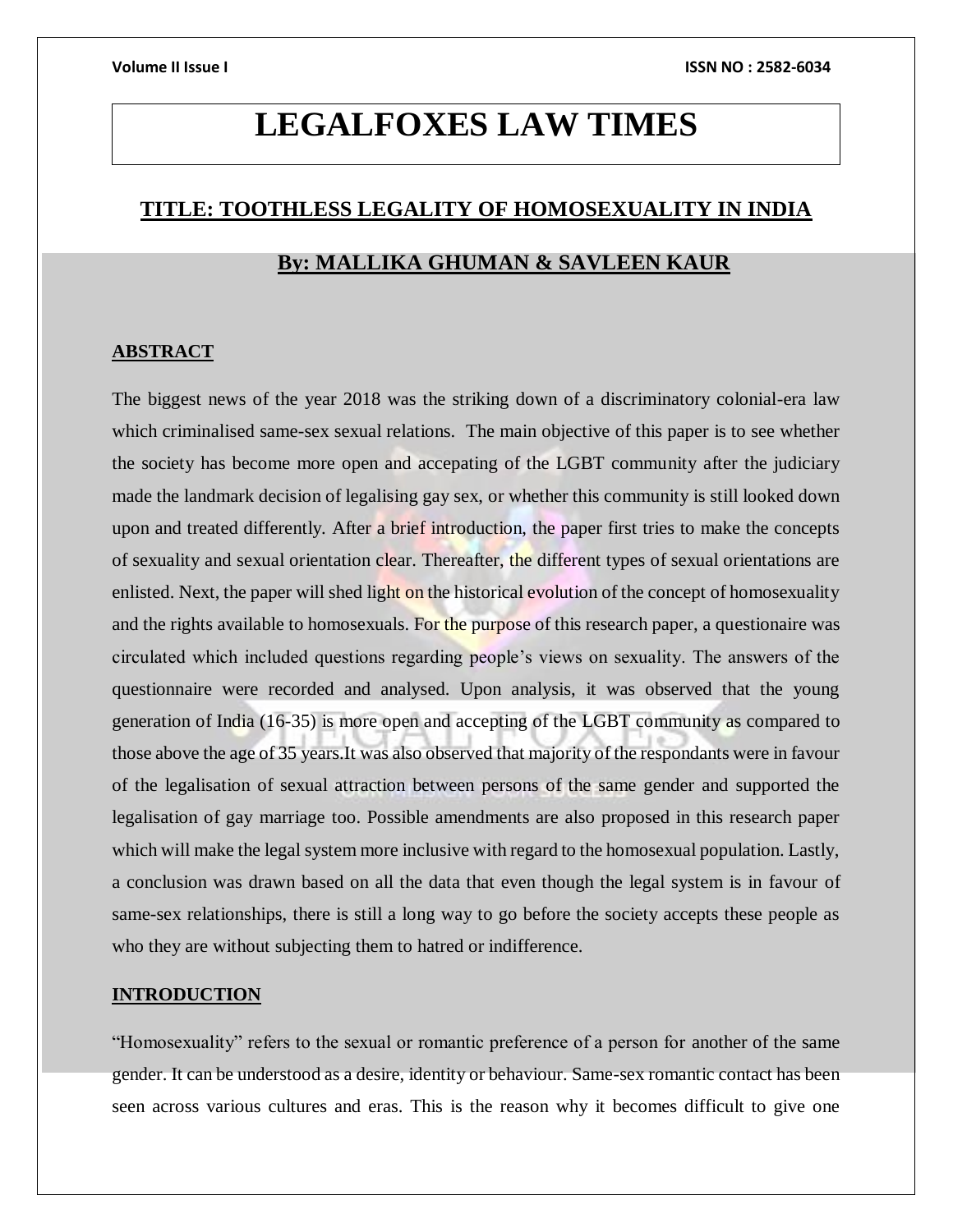general definition to the term "homosexuality" as it may vary from society to society, culture to clture and time to time. The meaning and implication of the term "homosexuality" has undergone drastic transformation within the past few centuries. Currently, the discussion regarding homosexuality focuses primarily on the experiences of women and men who identify themselves as "homosexuals", or more distinctively as "gay", "lesbian" or "queer".<sup>1</sup> In India, homosexuality has been a subject of debate since ancient times.The Rigveda (which is considered to be one of the sacred texts in Hinduism), reads at one point, "Vikriti Evam Prakriti" which, when translated literally, means "what seems unnatural is also natural". These words of the Rigveda have been construed by some scholars to mean the recognition of homosexuality as a dimension of human life, similar to various other diversities in the universe.<sup>2</sup> Historical evidence clearly demonstrates that homosexuality was prevalent in India throughout history. It also indicates that the homosexual population of India was not considered inferior or looked down upon until the 18<sup>th</sup> century during British Raj.<sup>3</sup> The government of India, in one of its reports submitted to the Supreme Court of India in 2012, stated that there were nearly 2.5 million homosexual people in India at that time. Not to mention, these numbers only included those people who explicitly declared themselves as homosexual to the Ministry of Health. In reality, there are still millions of others who feel the need to hide their identity because of the stigma attached to homosexuality in India.<sup>4</sup> Homophobia (dislike or prejudice against homosexuals) is prevalent in India to a great extent. Even discussing about homosexuality makes people uncomfortable. However, a slight shift in trends can be observed in modern times with respect to the opinions of the youth of the country regarding homosexuality. The reason behind it could be that nowadays, there are more discussions related to homosexuality in the media<sup>5</sup> and its depiction in movies or TV shows.<sup>6</sup> Even before the colonialera law criminalizing same - sex relationships was struck down in India, various organizations and support groups expressed their support for decriminalizing it and raised their voices for a greater tolerance, acceptance and equal treatment of the LGBT community. Although India has adopted and accepted the social element of a third gender legally, however, the LGBT community still

<sup>1</sup>Cohler, Hammack, *Encyclopedia of Applied Psychology*, 2004.

<sup>2</sup>Stephen Hunt; Andrew K. T. Yip, *[The Ashgate Research Companion to Contemporary Religion and Sexuality](https://books.google.com/books?id=yfvkSlLF1Q0C&pg=PT368)*, Ashgate Publishing, Ltd. p. 368.

<sup>3</sup> Ruth Vanita; SaleemKidwai, *[Indian Traditions of Love](https://web.archive.org/web/20140407080611/http:/archive.tehelka.com/story_main40.asp?filename=Ne181008indian_traditions.asp)*, [Tehelka.](https://en.wikipedia.org/wiki/Tehelka)

<sup>4</sup> India has 2.5m gays, *[Government tells Supreme Court](https://www.bbc.com/news/world-asia-india-17363200)*, BBC News.

<sup>5</sup> *[Fear and loathing in gay India](http://news.bbc.co.uk/2/hi/south_asia/4304081.stm)*, [BBC News](https://en.wikipedia.org/wiki/BBC_News)

<sup>6</sup>Gopinath, Gayatri, *Queering Bollywood: Alternative sexualities in popular Indian cinema*, Journal of Homosexuality, p. 39 (3 - 4).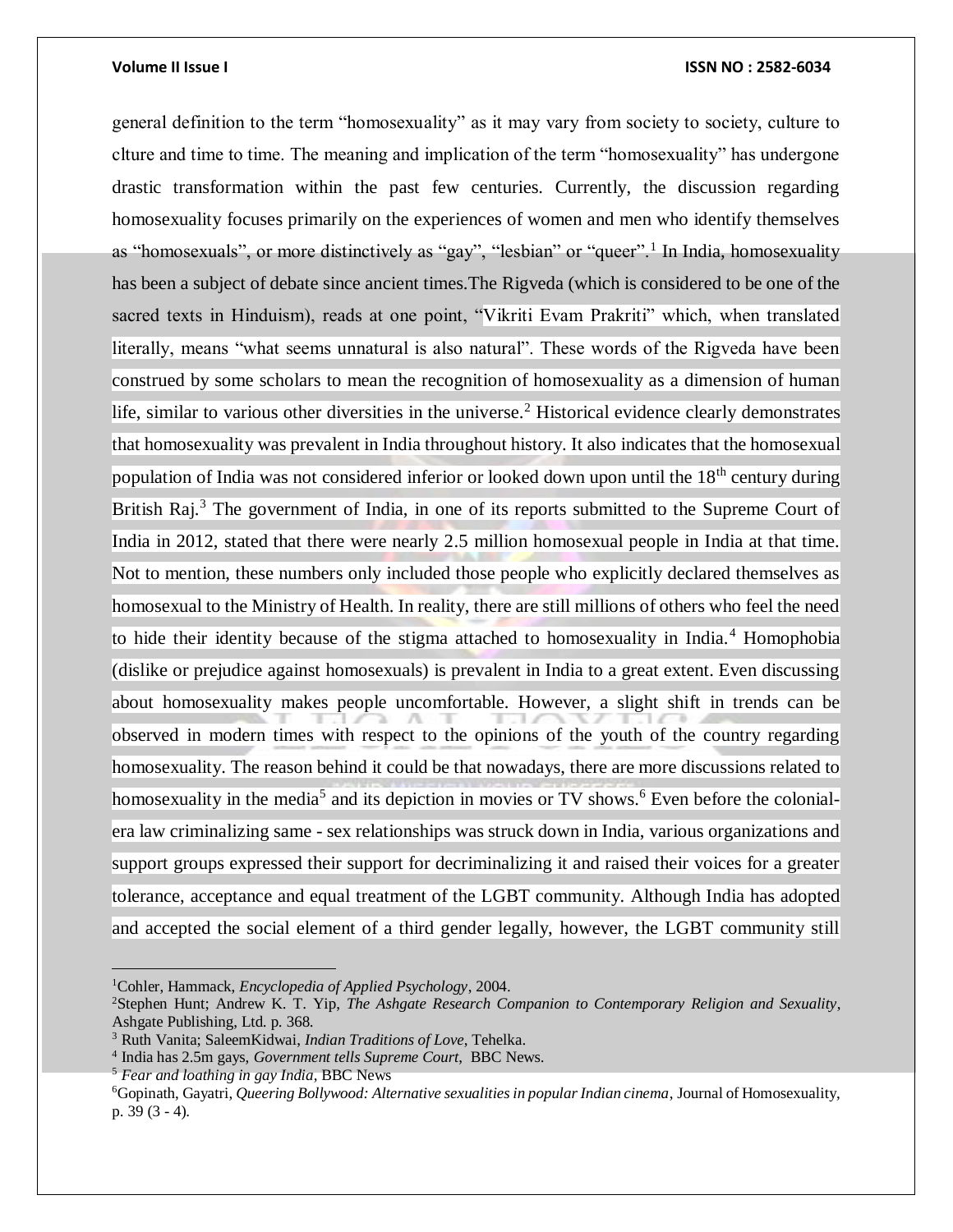faces emotional, physical, mental and economic violence on an everyday basis. The reason behind these crimes not being reported is the lack of support from family, police or society as a whole. <sup>7</sup>

### **OBJECTIVES**

The main objectives of this paper are:

- 1. To understand the concept of sexuality, sexual orientation and various types of sexual orientations;
- 2. To study the evolution of homosexuality and the rights available to homosexuals;
- 3. To discuss the legal aspect of homosexuality;
- 4. To analyze the society`s perception and understanding of homosexuality; and lastly
- 5. To propose amendments in the laws relating to homosexuality.

# **METHODOLOGY**

 $\overline{a}$ 

In order to satisfy the objectives of this paper, a quantitative research was undertaken. Quantitative research offers a complete description and analysis of a research subject, without limiting the scope of the research and the nature of participants` responses. Primary data such as questionnaires and original articles of various authors were referred to. Apart from that, data provided on authentic news websites were taken into account. After collecting the data, content analysis was conducted by discussing in depth the implications of the data so collected and thereafter a conclusion was drawn. Therefore, the best way to conduct research in this topic was by collecting quantitative data instead of qualitative data.

### **SEXUAL ORIENTATION: MEANING AND TYPES**

Sexual orientation is defined to include heterosexuality, homosexuality, bisexuality and asexuality.<sup>8</sup> Sexuality refers to the way in which one identifies oneself, how he/she/they experience(s) romantic and sexual attraction, and their preferences regarding romantic relationships.<sup>9</sup> Sexuality is different from sexual orientation in the sense that sexual orientation is

<sup>7</sup>Priya M Menon, *[Lacking support, male rape victims stay silent](http://timesofindia.indiatimes.com/city/chennai/Lacking-support-male-rape-victims-stay-silent/articleshow/18524668.cms)*, [The Times of India.](https://en.wikipedia.org/wiki/The_Times_of_India)

<sup>8</sup>Marshall Cavendish, *Sex and Society*, Marshall Cavendish Corporation, ed. (2009), Pg. 82-82  $9$ [www.healthline.com](http://www.healthline.com/) Last accessed –  $18<sup>th</sup>$  September, 2020.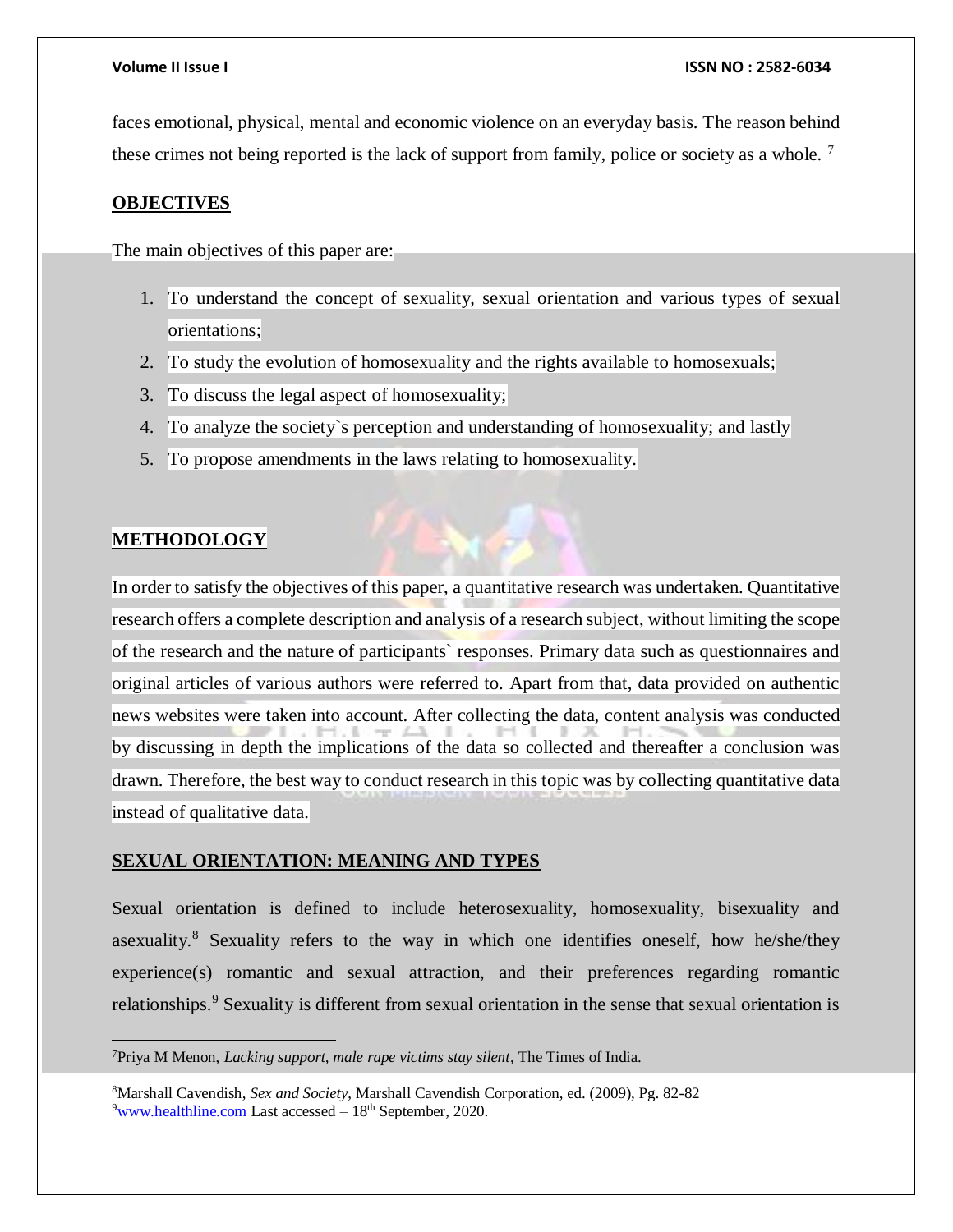more about one`s relationships with other persons, whereas, sexuality is a concept of selfidentification. Majority of the definitions of sexual orientation include a psychological or mental aspect, like one`s erotic desires, or behavioral aspect, that has to do with the gender of one`s sexual partner.<sup>10</sup>

# **HETEROSEXUALITY**

It refers to the romantic or sexual attraction, or the sexual behaviour between persons of opposite gender. It is an on-going pattern of romantic, emotional and sexual attraction to someone who is of the opposite gender. Heterosexuality may also mean how one identifies oneself based on these attractions and related behaviours. A person who is attracted to someone of the opposite gender is commonly referred to as "straight".

# **HOMOSEXUALITY**

Homosexuality is a kind of sexual orientation in which a person is romantically and/or physically attracted to another person who is of the same gender.<sup>11</sup> Commonly, the term used for homosexual females is "lesbian" and that for homosexual males is "gay", however, the term "gay" is also used to refer to both male and females homosexuals.<sup>12</sup>

### **BISEXUALITY**

 $\overline{a}$ 

The term "bisexuality" is commonly used to refer to human attraction towards both men and women, to denote romantic feelings. It does not necessarily refer to the equal romantic attraction to both genders. Normally, people having distinct, yet not exclusive sexual preference for one gender over the other are also termed as "bisexuals".<sup>13</sup>

 $10$ <sub>WWW.apa.org</sub> Last accessed – 18<sup>th</sup> September, 2020.

 $11$ [www.kidshealth.org](http://www.kidshealth.org/) Last accessed –  $18<sup>th</sup>$  September, 2020.

<sup>12</sup>LeVay, Simon, *Queer Science: The Use and Abuse of Research into Homosexualit*y, Cambridge: The MIT Press. <sup>13</sup>Rosario, Schrim Shaw, *Sexual Identity development among lesbian, gay and bisexual youths: Consistency and Change over time*,*,* Journal of Sex Research, p. 46-58.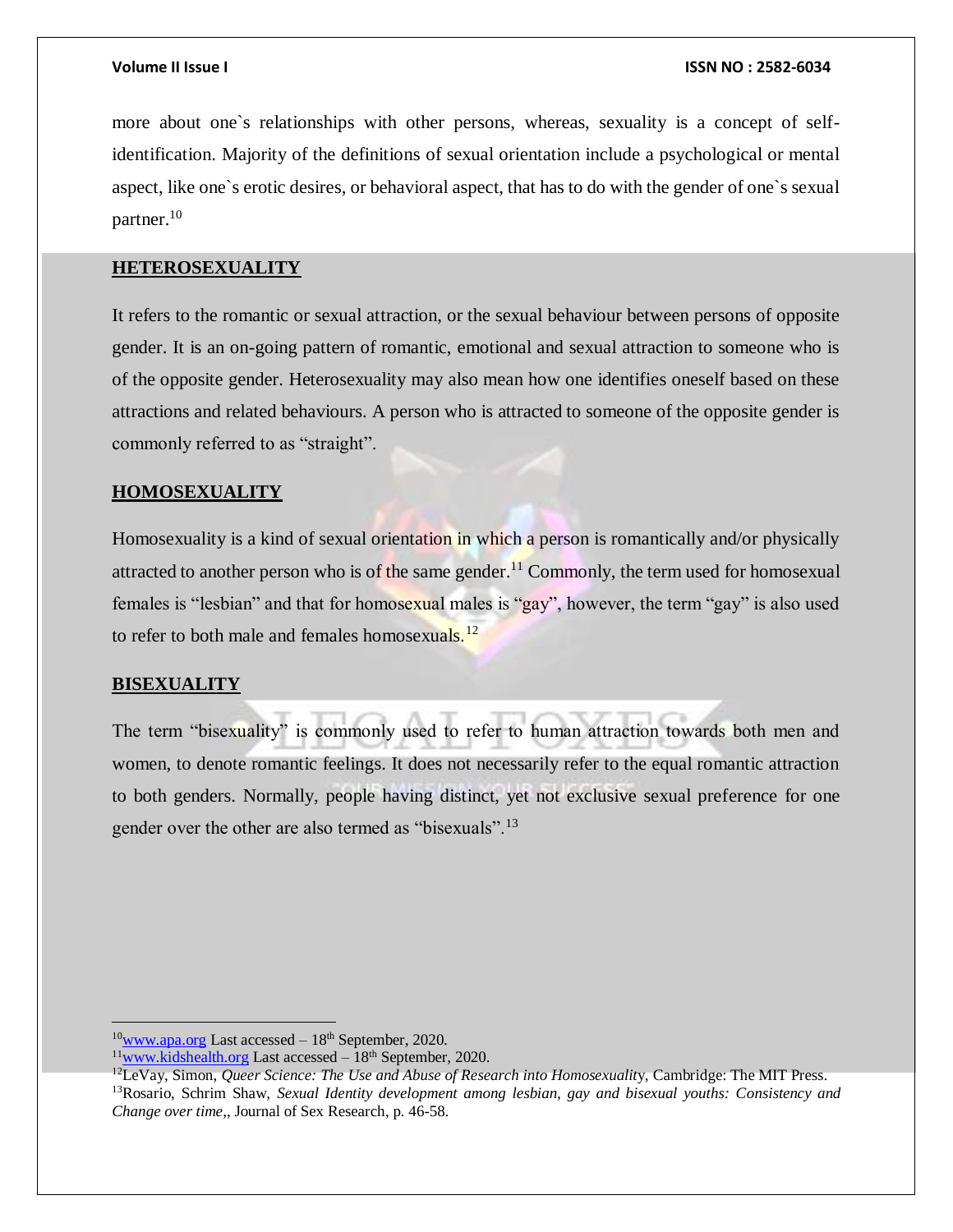#### **ASEXUALITY**

Asexuality refers to the lack of sexual attraction towards others or little to no desire of sexual activity. In other words, it is a kind of sexual orientation wherein an individual has very low or no romantic desire, sexual behaviors, or a combination of the two. <sup>14</sup>

### **HISTORICAL BACKGROUND**

For many people the concept of sexuality begins and ends with heterosexuality. The very commonly used term used for heterosexuals is "straight". The choice of the word "straight", shows how being heterosexual is considered a state of normalcy among the society.

Karoly Maria Benkert coined the term "homosexuality" in the late 19th century. Although this term is relatively new, homosexuality as a concept existed during times as ancient as 5th century  $B.C.<sup>15</sup>$ 

The pre-industrial societies saw the acceptance of homosexuality by the lower classes, while it was considered to be unethical. However, due to urbanization, the tolerance for homosexuality became a lot lesser and it turned out to be forbidden in certain cases. Several love poetries and paintings in the pre-modern era depicted relationships between people of the same gender. Thus, we see that homosexuality is not a recent phenomenon. Even the Hindu Mythology includes several instances of homosexuality. It is imminent from Hindu, Muslim and Buddhist literature along with modern fiction that there were same-sex relationships even in pre - historic times.Homosexuality was also referred to in various ancient texts like the Manu Smriti, Arthashastra, Kamasutra, Upnishads and Puranas.<sup>16</sup>

In the year 1968, homosexuality was listed under the category of mental disorders in the Second Edition of the American Classification of Mental Disorders (DSM-II).<sup>17</sup>

<sup>14</sup>Prause, Graham, *Sexuality: Classification and Characterization*, Archives of Sexual Behavior (2007), p. 341-356. <sup>15</sup>Plato.stanford.edu, Last accessed on 18<sup>th</sup> September, 2020.

 $16$ [www.delhihighcourt.nic](http://www.delhihighcourt.nic/) Last accessed –  $18<sup>th</sup>$  September, 2020.

 $17$ [www.psychologytoday.com](http://www.psychologytoday.com/) Last accessed  $-18<sup>th</sup>$  September, 2020.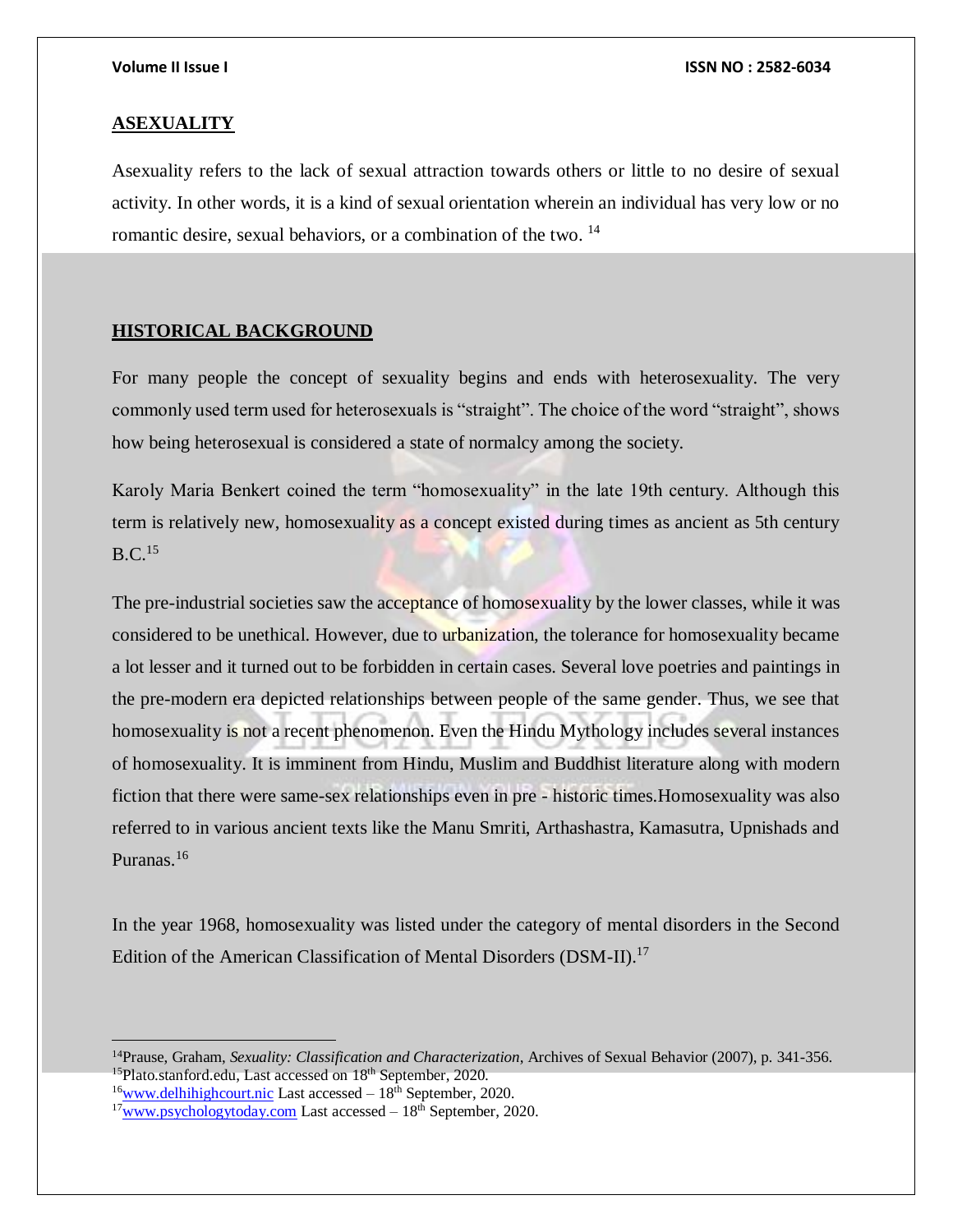The gay liberation movement arose in the post-Stonewall era, wherein lesbian and gay points of view were being brought up in the open as a part of politics, philosophy and literary theory. In India, the movement for the protection of gay rights began in the year 1991 by AIDS Bhedbhav Virodhi Andolan. The legal fight to repeal Section 377, IPC was then led by the Naz Foundation (India) Trust. This activist group filed a Public Interest Litigation in the High Court of Delhi in the year 2001 with the motive of legalizing homosexual intercourse between consenting adults.<sup>18</sup> Ultimately, gay rights were upheld and Section 377 of the Code was repealed on 6<sup>th</sup> of September, 2018.

# **LEGAL TREND IN INDIA**

Section 377, in India, was carved out of the Buggery Act of 1533. It was drafted by Thomas Macaulay in 1838 and was brought into effect in 1860. Today, Section 377 of the Penal Code deals with "unnatural offences" and reads "whoever voluntarily has carnal intercourse against the order of nature with any man, woman or animal shall be punished with imprisonment for life, or with imprisonment of either description for a term which may extend to ten years, and shall also be liable to fine".<sup>19</sup>

In the year 2001, Delhi High Court was approached by the Naz Foundation, todecriminalized sexual intercourse between consenting adults of the same sex. After dismissing the plea, on appeal the Supreme Court instructedDelhi High Court to reconsider its decision. Later, in the year 2009, the Delhi High Court gave a landmark judgment<sup>20</sup> decriminalizing homosexuality between consenting adults with the view that s. 377 violates Article 14, 15 and 21 of the Indian Constitution.<sup>21</sup> But this decision of Delhi High court was overruled as "legally unsustainable".<sup>22</sup> In the year 2016, five well-known LGBTQ activists moved to the Supreme Court challenging the constitutionality of s. 377 I.P.C. and argued that their right to sexuality, sexual autonomy, choice of sexual partner, life, privacy, dignity, equality and other fundamental rights are violated by s. 377 I.P.C. The Supreme Court decriminalized homosexuality and held that on the basis of Section

<sup>18</sup>*[Chronology: 8-year-long legal battle for gay rights](http://ibnlive.in.com/news/chronology-8yearlong-legal-battle-for-gay-rights/96152-3.html)*, CNN-IBN.

<sup>&</sup>lt;sup>19</sup> Section 377 of Indian Penal Code, 1860.

<sup>&</sup>lt;sup>20</sup> Naz Foundation v. Government of N.C.T. Delhi, W.P.(C) No. 7455/2001.

<sup>&</sup>lt;sup>21</sup> [www.escr-net.org](http://www.escr-net.org/) Last accessed - 18<sup>th</sup> September, 2020.

<sup>&</sup>lt;sup>22</sup> Suresh Kumar Koushal & Anr v. Naz Foundation & Ors, Civil Appeal no. 10972 of 2013.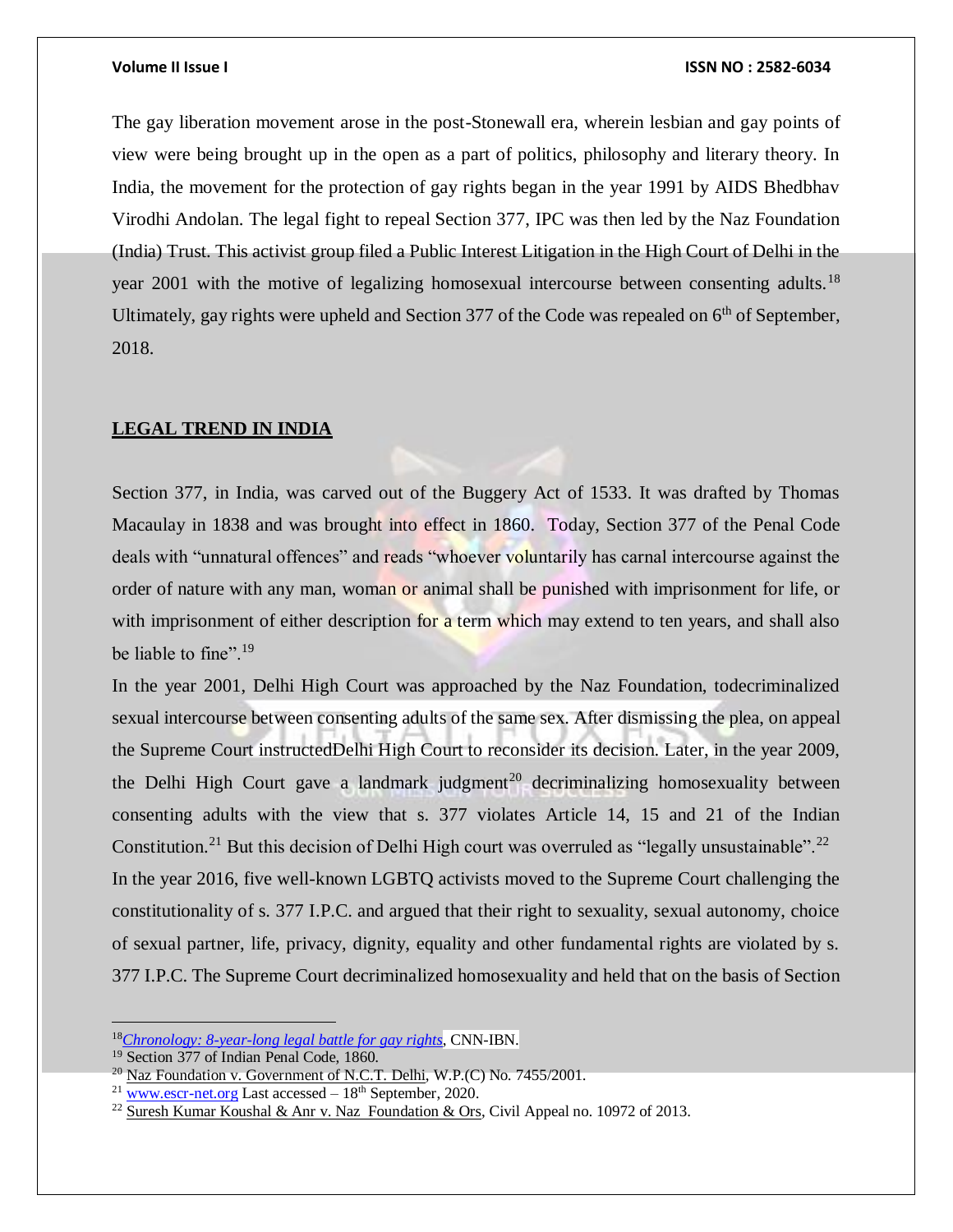377 of the Code people are discriminated on grounds of their sexual orientation or gender identity which violates their fundamental Right to Equality,<sup>23</sup> Right to life, dignity and autonomy of personal choice,<sup>24</sup> and Right to freedom of expression.<sup>25</sup>

# **STATISTICS**

A total of 125 people filled the questionnaire. Out of which 72 (57.6%) were females, 52 (41.6%) were males and 1 (0.8%) preferred not to say. 115 (92%) were between the age of 16-35 and 10  $(8\%)$  were above 35. 108  $(87.1\%)$  are heterosexual, 5  $(4\%)$  and 8  $(6.5\%)$  referred not to say. Then regarding views on homosexuality, 108 (86.4%) said its natural, 8 (6.4%) said it's unnatural and 6 (4.8%) did not like to think about it. Regarding the legalisation of gay marriage, 99 (79.2%) were in support, 10 (8%) were not in support, 5 (4%) supported but not within their circle, 11 (8.8%) did not like to think about it. Regarding comfort in watching heterosexual intimate scenes, 68 (54.4%) were comfortable, 13 (10.4%) were not comfortable and 44 (35.2%) were comfortable but not in the presence of their parents/children. Regarding comfort in watching homosexual intimate scenes, 54 (43.5%) were comfortable, 43 (34.7%) were not comfortable and  $27$  (21.8%) were comfortable but not in the presence of their parents/children. Regarding comfort in working with homosexuals, 101 (80.8%) were comfortable, 6 (4.8%) were not comfortable, 14 (11.2%) did not think about it and 4 (3.2%) said maybe. Regarding acceptance for their child/future child coming out as homosexual/bisexual, 76 (60.8%) said yes, 6 (4.8%) said yes but they would not disclose it in their society, 14 (11.2%) said yes but they will make him/her move to another country, 12 (9.6%) said no and 17 (13.6%) said maybe. Regarding living in a house neighbouring a homosexual couple`s house, 94 (75.8%) said yes, 4 (3.2) said yes but they would not socialize with them, 2 (1.6%) said absolutely not and 24 (19.4%) said they would take it if the house deal is good. Regarding the inclusion of the word 'sexuality' in Article 15 of the Constitution, 97 (77.6%) said yes, 10 (8%) said no, 18 (14.4%) said maybe. The last question was an open ended question asking for people's personal views regarding the topic.

 $23$  Article 14 and Article 15 of the Constitution of India.

<sup>24</sup> Article 21 of the Constitution of India.

<sup>&</sup>lt;sup>25</sup> Article 19(1) (a) of the Constitution of India.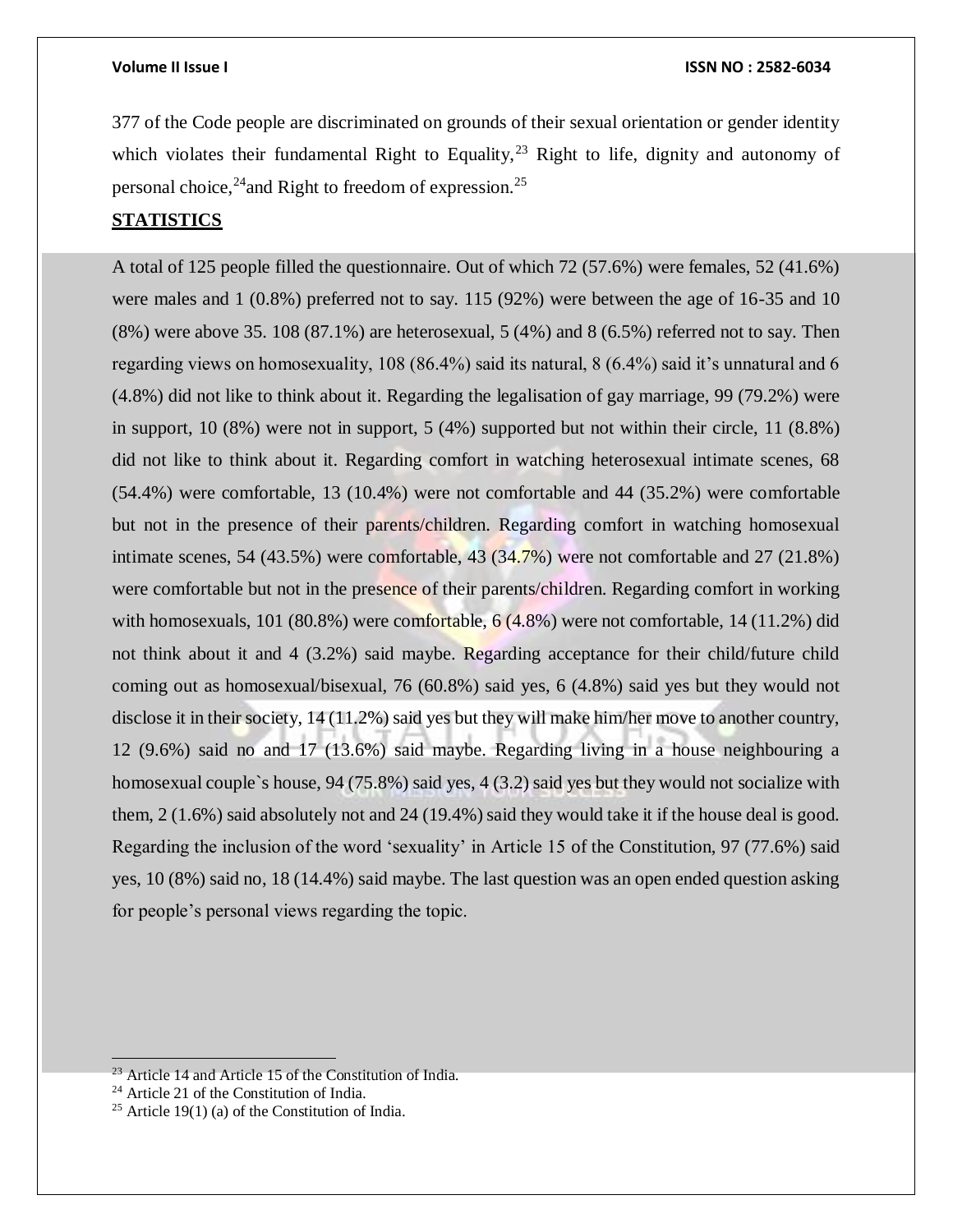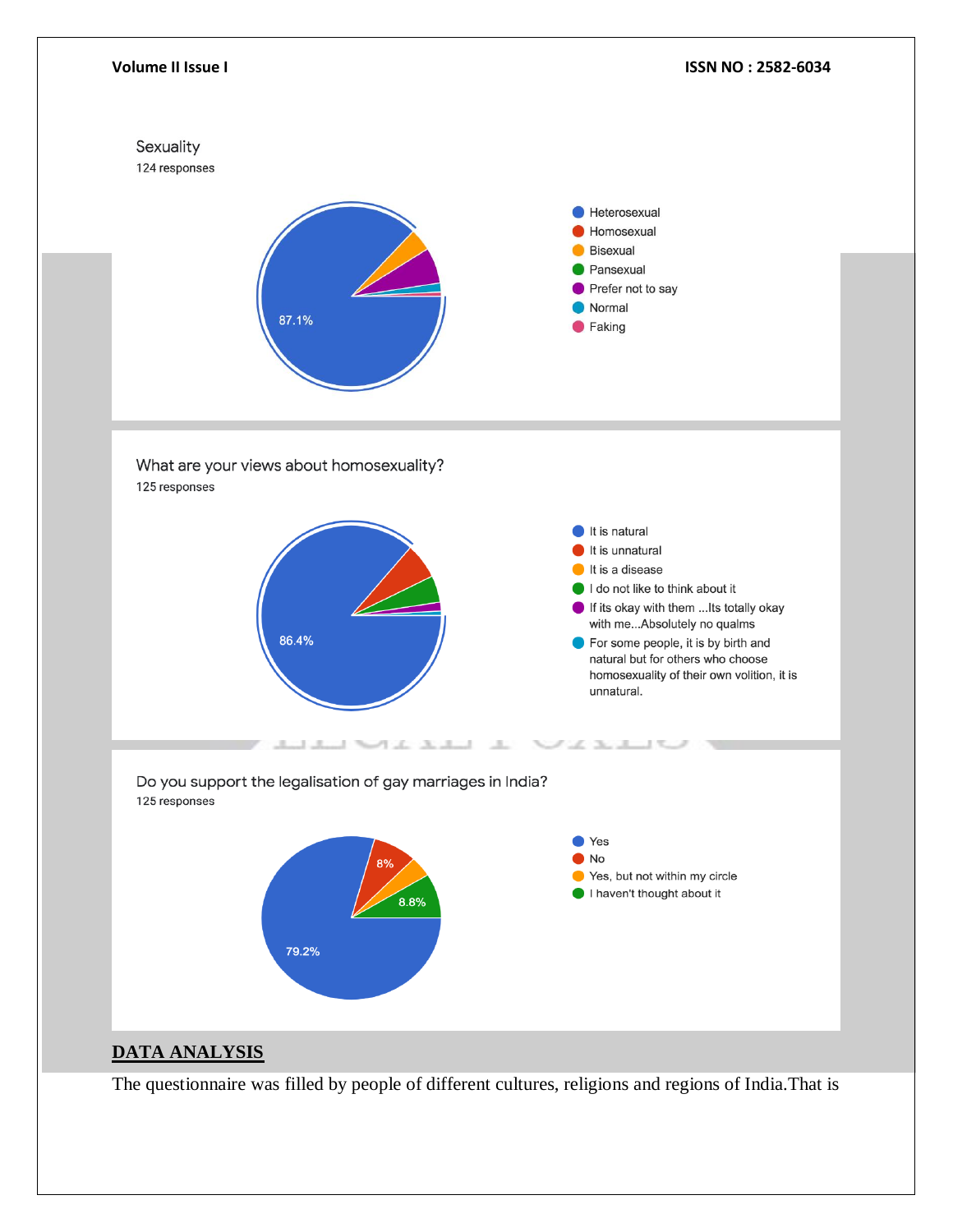the reason why the research paper consists of opinions of a diverse demography.The focus group of this research is the youth of the country. An attempt has been made to understand the public perception about homosexuality by both heterosexuals and bisexuals. When questioned about their sexuality, two respondents wrote they were "normal", even though the option of "heterosexuality" was already given. This implies the lack of awareness about the concept of sexuality, so much so that people are unaware of the term heterosexuality itself. This also implies that majority of the people in our society understand sexuality to mean the romantic attraction only between a man and a woman. This becomes evident from the fact that the commonly used term for heterosexuals is "straight" or "normal". It leads to a general perception that heterosexuality is the only acceptable kind of sexual orientation and anything that deviates from it is abnormal or unnatural, which was even believed by a bisexual himself. Even though 86.4% people believed homosexuality to be a completely natural phenomenon, only 79.2% people supported the legalisation of gay marriages in India. Others did not support it, or even if they did, they did not want someone they know to be married to a person of the same-gender. This shows that even running in the same circle as homosexuals/bisexuals causes extreme discomfort to some people. Majority of the people have no discomfort while witnessing intimate scenes between heterosexuals on screen but the problem arises when intimate scenes between homosexuals come up on screen. People are coming forward to support and accept homosexual relationships but when it comes to their own children/future children, a sense of reluctance arises. Even though, some people happily wish to accept them, some are still sceptical of the society's reaction to it. So the next cliché step is to send off your child to another country where gay marriage is legal and the society is more accepting. A very small number of respondents did not wish to even reside in a house neighbouring a homosexual couple's house or work in the same environment as them.Even if they did wish to reside neighbouring them they wish not to socialize with them but a majority would reside in that house if the house deal is good or even otherwise. The most important question was saved for the last which was, "Do you think Article 15 of the Constitution of India should be amended to read - Prohibition of discrimination on the grounds of religion, race, cast, sex, place of birth AND SEXUALITY?" and a remarkable response was recorded in its favour with only a small ratio against it. In many questions neutral options of "I don't like to think about it" and "maybe" were provided and many respondents chose to adhere to it. This shows how people don't bother to even think about such a pressing issue.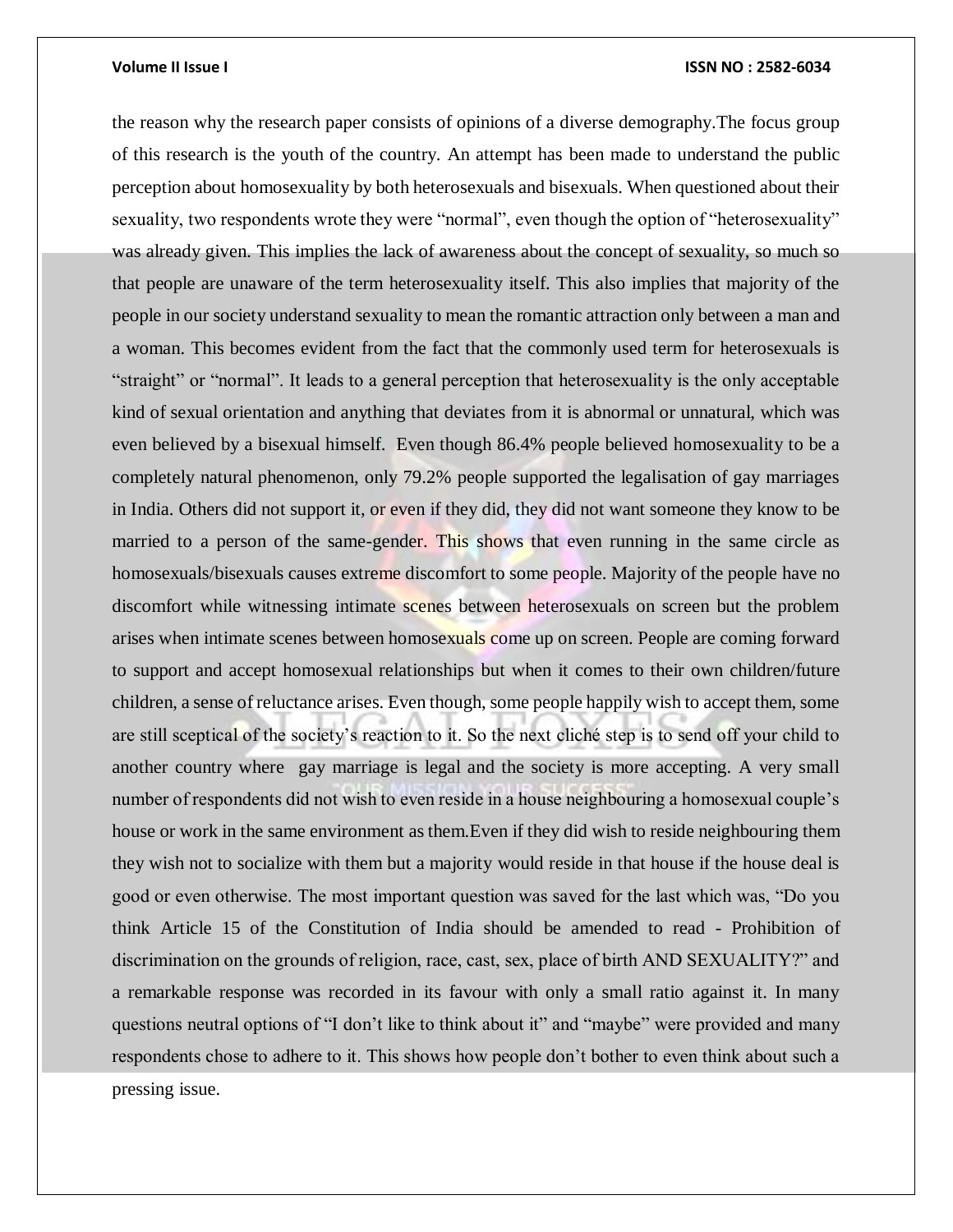### **PROPOSED AMENDMENMENTS IN THE LEGAL SYSTEM**

In the year 2018, the Apex court of India repealed Section 377 of the Penal Code which was a discriminatory provision that prohibited same-sex relationships. This landmark judgment sparked high hopes among millions of homosexuals in the country. However, amidst all the cheer and celebration, even after two years since the passing of the judgment, the fact still remains that homosexuals cannot marry the person they love, serve in the Indian military force or adopt children. It makes us wonder whether homosexuality is actually legal. India is a country with approximately 2.5 million gay populations, and yet, there is open discrimination against them in the department of employment, healthcare, education and housing. <sup>26</sup>

The need of the hour is to make more gender-neutral laws so as to include men, transgender and intersex people under the purview of the already existing legislations. Some amendments that could be brought in in the legal system so as to make it more inclusive with regard to homosexuals are:

- 1. The Hindu Marriage Act, 1955 should be amended to include marriage and divorce between persons of the same sex must be fixed for the same.
- 2. The Hindu marriage Act, 1955, Sections 24 and 25 should be amended to incorporate maintenance and alimony cases with regard to same-sex couples, either married or living **181000.55555**  $0.11$ together.
- 3. The Special Marriage Act, 1954 should be made gender neutral to incorporate provisions for same-sex marriage and divorce laws in case of homosexual marriages and also, in cases where one spouse goes through a gender transition.
- 4. The Hindu Adoptions and Maintenance Act, 1956 should be amended to incorporate laws for adoption by homosexual couples.
- 5. The Domestic Violence Act, 2005 should be amended so as to include violence by one partner towards another in a same-sex relationship.
- 6. Indian Penal Code, 1860, Sections 375 to 376-D need to amended to include rape

 $^{26}$ [www.reuters.com](http://www.reuters.com/) Last accessed – 13<sup>th</sup> September, 2020.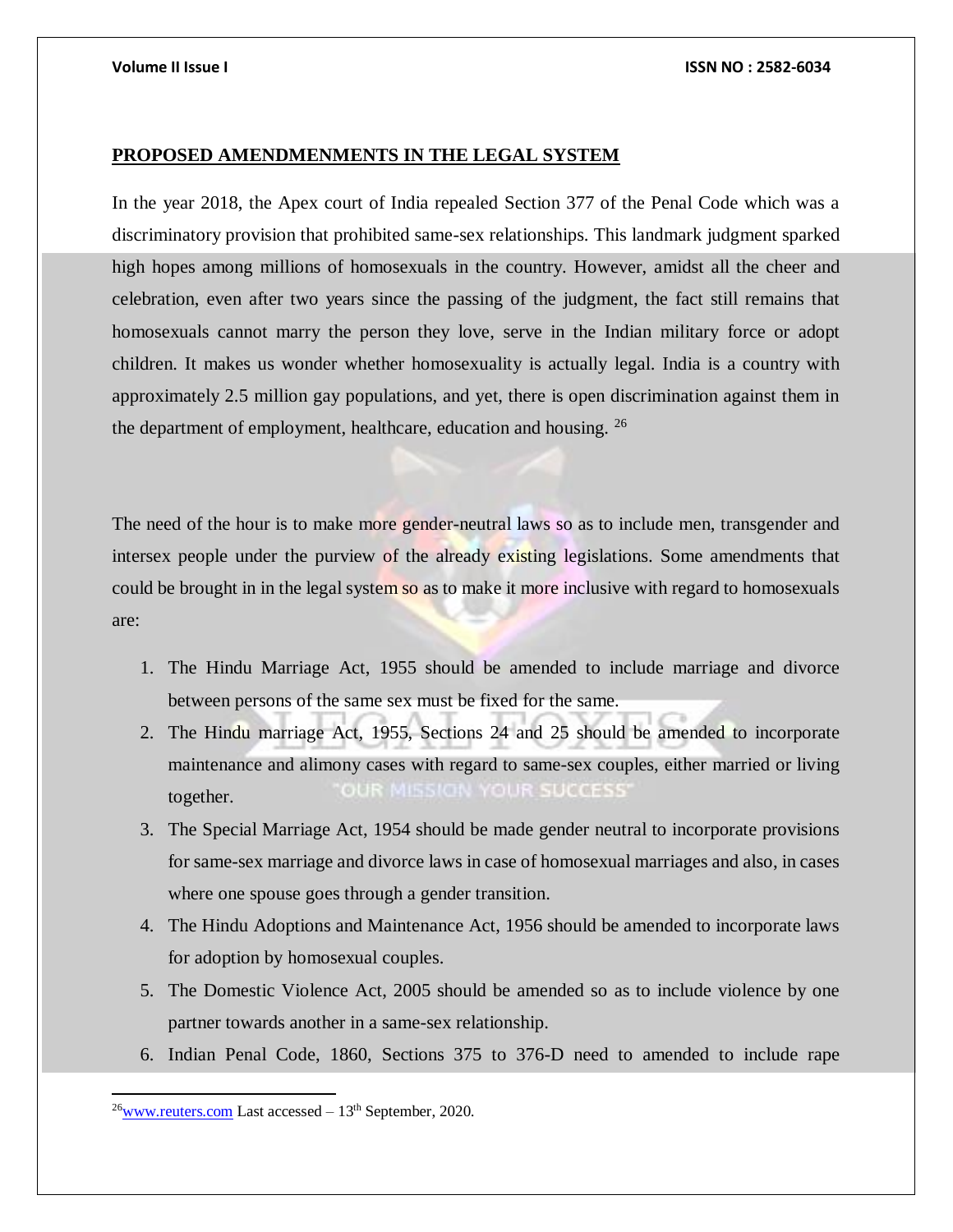committed by a person by having sexual intercourse with another of the same gender without the latter`s consent.

7. Amendment of Article 15 of the Constitution of India to read- "Prohibition of discrimination on grounds of religion, race, caste, sex, place of birth OR SEXUALITY".

What is essentially the goal of these amendments is that only one precedent set by the Supreme Court decriminalizing homosexual relationships in India is not enough. Laws need to be amended to recognise their relationship, live-in relationship, marriage, divorce, adoption, maintenance, alimony, domestic violence, dowry, and other social and marital issues faced by the heterosexual couples. These amendments will play a huge role in uplifting the social and legal status of the homosexual couples in India.

#### **SUGGESTIONS AND CONCLUSION**

LGBTQ movements all over the world have influenced the Indian LGBTQ community to a large extent. The first step for the Homosexuals/Bisexuals had to be to accept them. Without recognising one's own identity, one cannot fight for the rights of that identity. In earlier times Homosexuals were made to get treatment to "cure" it, as if it were a disease. Many psychiatric correctional centres were formed all around to world to "cure" this "mental illness" by giving shock therapy and other extreme forms of coercive methods for their aversion therapy. After homosexuality was finally taken off from the category of a mental illness, people still felt the need to hide their homosexuality thinking it is something unnatural. Then came the time when people started considering homosexuality as just a "phase", something people would 'experiment' before settling down in a heterosexual relationship. But today`s scenario is different. Today, homosexuals believe in themselves to be 'normal' and are not ashamed to admit to them about their sexuality. But despite this, there is reluctance among the Indian homosexuals to come out to the society as gay. Over time people have become accustomed to seeing romantic movies of Romeo - Juliet, Heer - Ranjha, Sohni - Mahiwal, Ross-Rachel and Raj - Simran. For a significantly long time there were

Sagar to portray love between couples of the same gender.

We live in a society that perceives any change in its norms to be "deviant". Living in such a society, what we fear the most is exclusion. This social exclusion is unbearable in the Indian culture

no romantic movies involving Romeo-Jacob, Heer-Radha, Sohni-Mahi, Ross-Richard and Raj-